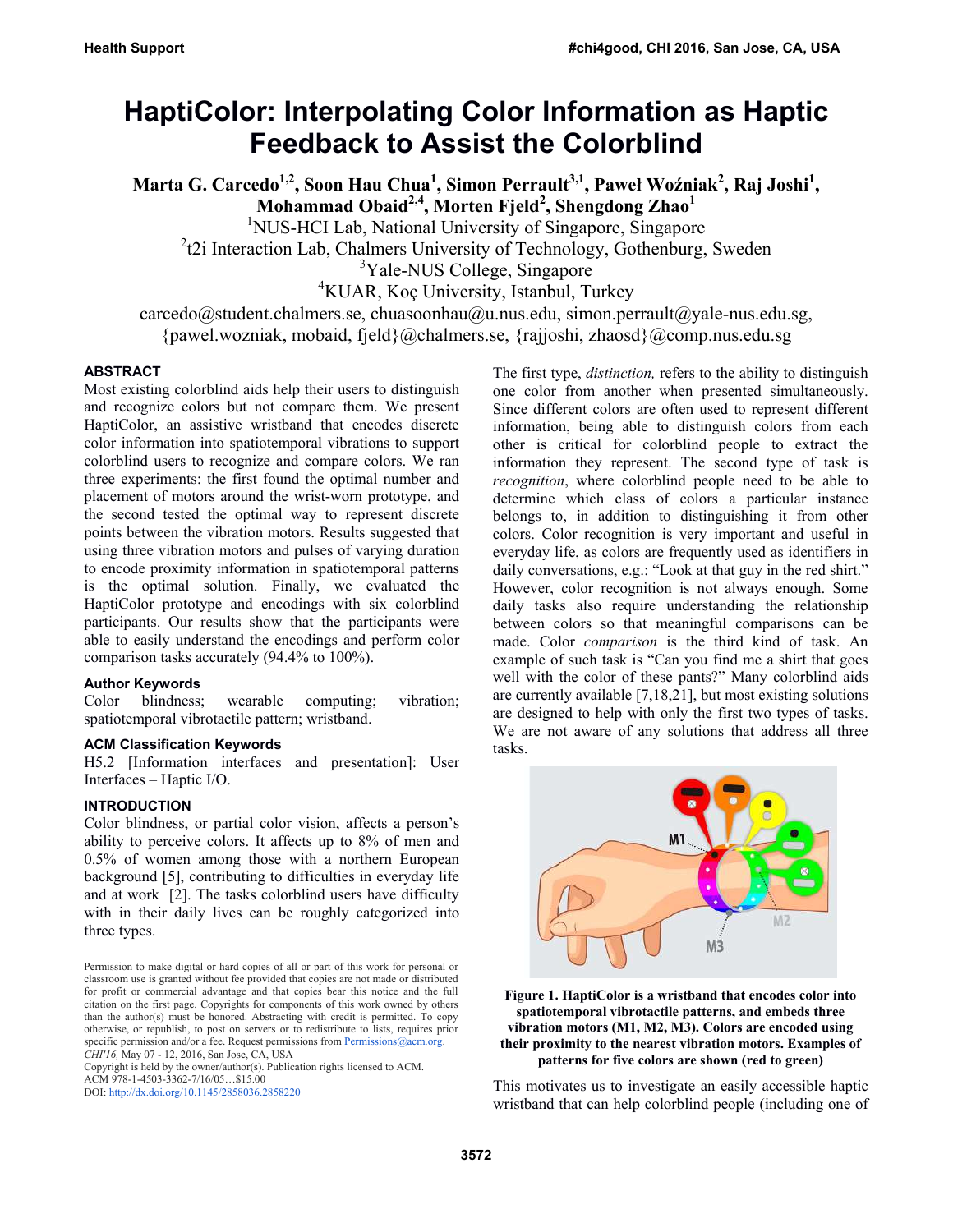our co-authors) to perform all three types of color recognition tasks. We chose to focus on a wearable vibrotactile solution over other alternatives based on the feedback we receive from informal interviews with four colorblind participants. According to them, existing colorblind aids are often inconvenient because they require additional interactions with another device that can interrupt their activity. This suggests that an easily accessible, wearable solution is more desirable. When discussing potential wearable solutions, colorblind participants expressed preference for a haptic wristband due to its non-intrusive, private, and familiar nature over alternative solutions such as Google glass, which may give some users *"the impression of wearing a prosthetic"*. Their preference is consistent with results of the 2014 Forrester's Consumer Technology Surveys<sup>1</sup> for North America and Europe, where the wrist is identified as the preferred location for wearable devices.

To support all three types of tasks with haptic feedback, we developed a general strategy to represent interval relationships among multiple data points by encoding spatiotemporal vibrotactile patterns on vibration motors. Using this strategy, we developed HaptiColor (Figure 1), a wristband encoding color information over three evenlyspaced vibration motors. It enables colorblind users to perform distinction, recognition and color comparison tasks involving up to 12 colors. HaptiColor facilitates color comparison by enabling colorblind users to understand the relative relationship between color pairs. This is achieved by encoding the distance of color pairs on a color wheel as distinct vibrational patterns. This feature is particularly useful for matching colors between multiple items, such as when choosing the right color combination of clothes, paint, and onscreen elements.

To assess the effectiveness of our haptic solution, we performed three experiments. The first determined the maximum number and optimal placement of motors. Our results show that users' ability to locate vibration positions decreases if there are more than four motors around the wrist. The second investigated the effectiveness of different strategies to represent distance-aware encoding of points on a circle using vibration. The most accurate solution (97% accuracy) uses only sequential short or long vibration pulses on two motors. The third experiment was an ecological validity study of our spatiotemporal encodings and prototype from the two previous experiments. Six colorblind participants performed color comparison tasks, and results showed that our encoding can achieve between 94.4% and 100% accuracy.

This paper makes the following contributions:

- Spatiotemporal vibrotactile encodings that allow clear recognition of individual points and understanding of spatial relationships among multiple points on a line or a circle. This vibrotactile encoding can be applied to recognize and compare colors on a color wheel, and other types of information, such as direction and time.
- A working prototype of an assistive wearable wristband that provides haptic feedback and implements spatiotemporal encodings that represent color information to colorblind users. Like the encodings, the device can also be adapted for presenting other types of information.
- An empirical validation of our prototype and encodings, including an ecological validity study with six colorblind participants performing color comparison tasks.

# **RELATED WORK AND BACKGROUND**

In this section, we first review facts about vision, color blindness, and color representation, before reviewing previously-developed colorblind aids and haptic wristbands.

## **Human Vision and Color Representation**

The color we see is defined as a range on the electromagnetic spectrum—light reflected into our eyes. The spectrum visible to humans is from around 400nm (violet, short wavelength) to 700nm (red, long wavelength). Our color vision is stimulated when incoming light reacts with the retina at the back of our eye, where three separate kinds of *cone* cells react to short (blue), medium (green), and long (red) wavelengths [9].

# *Colorblind conditions*

Humans can be affected by one of four challenges to their color vision, from mild to severe [3]. In total color blindness, *monochromacy*, two or three types of cone cells are missing or nonfunctional. This condition is rare (1 in 30-50,000 people) and results in severe visual impairment in some cases [12]. *Dichromacy* results when one of the color cones is missing, reducing vision to two dimensions. In *anomalous trichromacy*, one cone suffers from defects. This is the most common form of color blindness, where the patient experiences a slight to moderate compromise to his/her vision of one light wavelength. Depending on the cones affected, the patient experiences different kinds of difficulties, the most common being distinguishing red from green (red-green colorblindness), known as *deuteranomaly* and *protanomaly*. The set of colors that appear confusing to colorblind people depends on the particular condition they have. In order to help all colorblind people, assistive technologies should address all conditions.

## *Color models and color wheels*

Color is often encoded using a three or four dimensional space, or a color *model*—a mathematical representation of color using three or four components representing primary colors. Each color is thus a combination of these primary colors. The most common models are Red Yellow Blue

<sup>1</sup> http://blogs.forrester.com/jp\_gownder/14-12-09 the data digest five urgent truths about wearables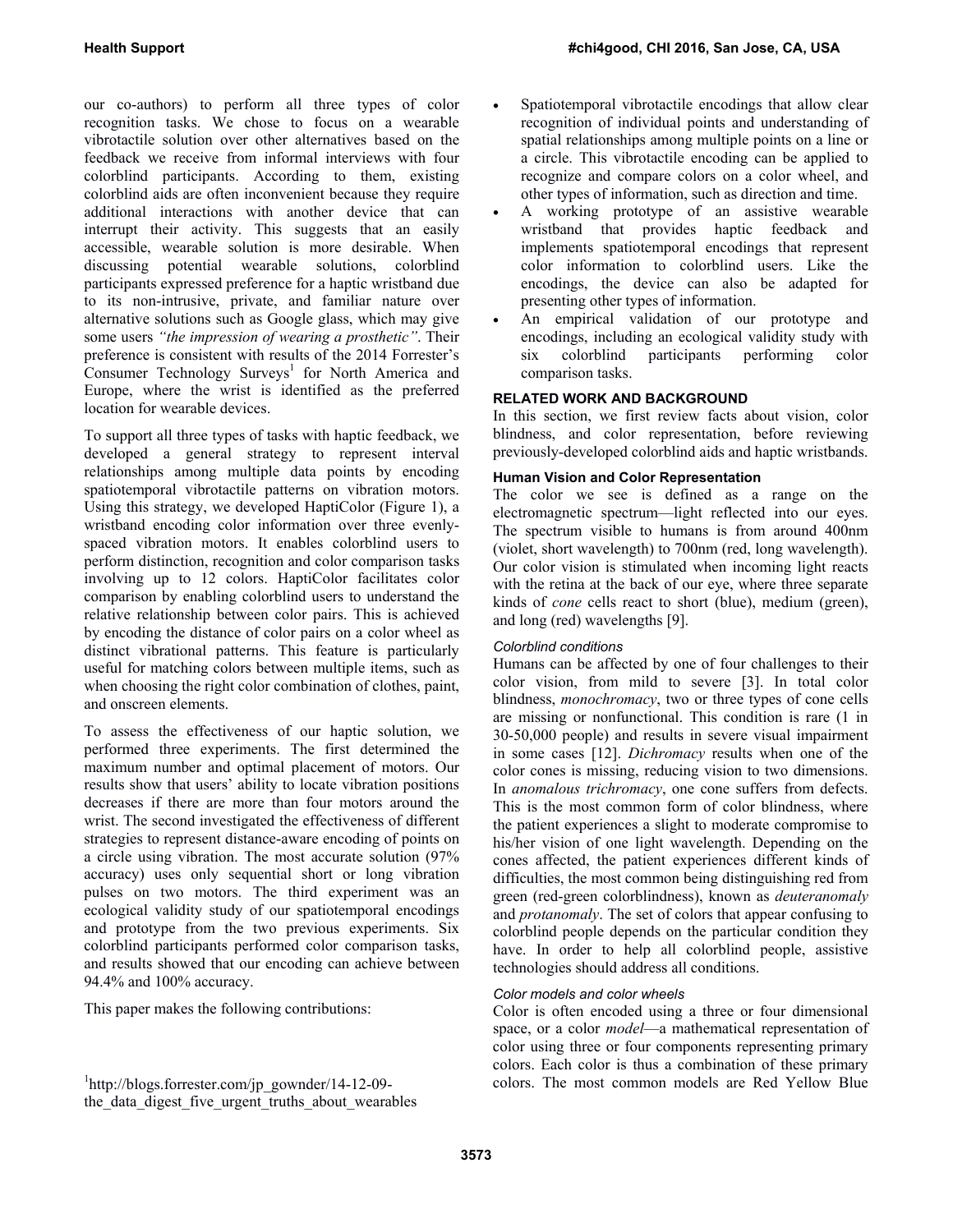(RYB) and Red Green Blue (RGB). In experiment 3, we use the RGB model commonly used for digital displays.

Color wheels are useful graphical representations of *hues*, which show relationships between colors, within a color model. Simple color wheels usually represent twelve different hues. Hue perception, or the degree to which a stimulus can be described as similar to or different from primary colors, is compromised in colorblind people. HaptiColor's vibrotactile feedback can interpolate any color in a color wheel via vibration patterns, allowing colorblind users to recognize colors they have difficulty with.

# **Colorblind aids**

There are many colorblind aids available. These solutions convey information about confusing colors either using visual, audio, or haptic feedback.

## *Audio aids*

SoundView [6] creates a direct mapping between color (hue, saturation, brightness) and sound components (frequency, width, gain) and uses auditory feedback. Mathematically, the mapping is simple, but it remains to be proven that users can easily learn and apply this mapping. Audio can also be hard to perceive in a noisy environment.

## *Visual aids*

Visual aids either alter the colors of a scene/picture or overlay additional information to help users recognize a specific color. ColorID [7] displays the name of the color above the color itself. Sajadi et al. [18] use simple visual patterns instead of the name of the confusing color. ColorBless [4] leverages a binocular visual effect (luster) that produces an image with slightly different brightness components on each eye to distinguish confusing colors without altering the color of the image. All these solutions either require a complex apparatus [4] or a device with a large screen to be used as an extra layer between the real world and the user [7,10,18]. Chroma [21] uses Google Glass to alter the camera feed and help users recognize colors. In our classification of tasks, Chroma can help users to distinguish and recognize colors but cannot help users understand the relation between two specific colors.

There are also several interactive mobile apps that attempt to support color recognition and matching, but most require the user to look at the mobile screen.<sup>2</sup> Enchroma makes specially coated eyeglass lenses that filter and enhance the perception of certain colors. They are effective for redgreen color blindness, but expensive.<sup>3</sup>

## *Haptic aids*

Designing mobile or wearable aids based on haptic feedback has also been considered. Kahol et al. [11]

2 http://www.color-blindness.com/2010/12/13/20-iphoneapps-for-the-color-blind/

3 http://www.enchroma.com

proposed a mapping between an RGB color model (augmented with brightness) and force feedback via a Phantom Haptic Joystick that allows both sighted and blind participants to accurately recognize similar colors. Other works used multiple vibration motors on a wearable device as haptic aids. Gloves have been proposed as potential form factors [20,22], but the proposed prototypes have not been evaluated and the design of the color-vibration mapping is neither explained nor justified.

## **Haptic Wristbands**

Spatiotemporal vibrotactile patterns have already been used on wristbands. Matscheko et al. [15] and Gupta et al. [8] used a similar spatial distribution around the wrist using four vibration motors. Our results confirm that four vibration motors can be seen as the optimal number of motors around the wrist. Other works, such as Lee et al. [13] and BuzzWear [14] rely on a  $3\times3$  grid on either the dorsal or volar sides of the wrist, which we did not consider since we aim at mapping a color wheel around the wrist, which requires a circular configuration.

## **HARDWARE PROTOTYPE AND SHARED APPARATUS**

We designed our hardware prototype using a Velcro wrist band. We used off-the-shelf vibration motors (coin-type Precision Microdrives, model 310-103, dia=9mm, h=3mm). The motors were affixed on the inner surface of the Velcro band. We followed Matscheko et al.'s [15] recommendation and distributed the motors evenly around the wrist. The prototype was worn on the dominant hand (Figure 2), which was the right hand for all our participants. Our hardware only provides vibrotactile feedback and does not scan color. Color scanning could be achieved through a RGB sensor or a camera located either under the wrist, or on the tip of a finger, as proposed in SmartFinger [17].



**Figure 2. Hardware prototype of HaptiColor.** 

An Arduino board programmed to control the motors was connected to a Windows 8.1 ASUS laptop with a 2.4 GHz Intel Core 2 Quad Core CPU and 8 GB of RAM. The laptop was connected to an external 24" Dell Monitor. The experimental software, written in Java 8, was used to communicate vibration patterns to the prototype and to collect data.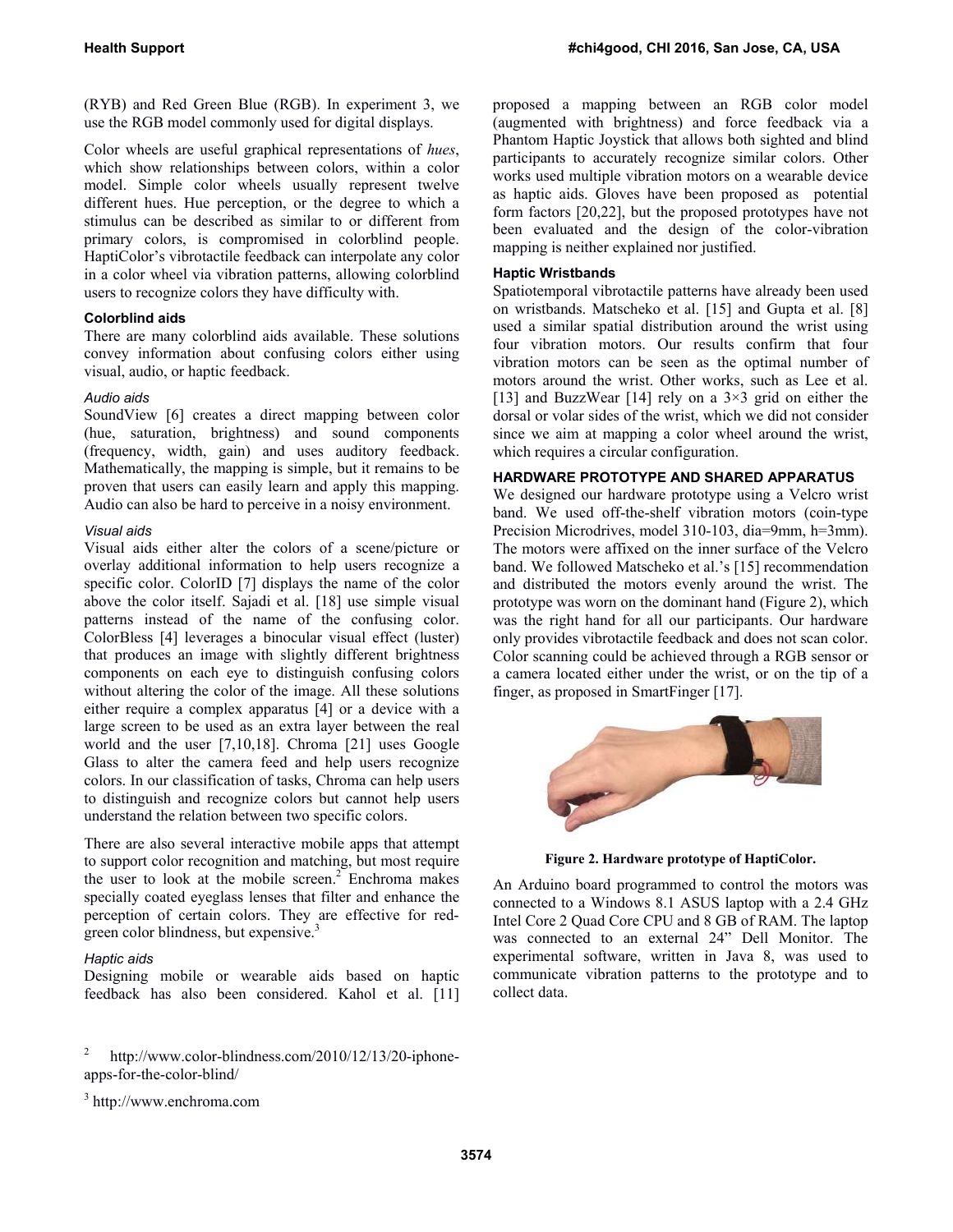

Figure 3. Localization of the reference motor on the wrist. Distribution of the vibration motors around the wrist.

#### **E EXPERIMENT 1: HAPTIC P PERCEPTION - NUMBER O OF M MOTORS ON T THE WRIST**

Before determining the optimal spatial vibrotactile encodings for color, we tested the number of motors that can be reliably detected by users, and the effect of their spatial distribution on perception. We considered four conditions for the experiment: a wristband with three, four, five or six motors (see Figure 3 for each configuration).

#### **P Participants**

Twelve normal color vision participants (7 females, all right-handed) ranging from 23 to 42 years old  $(M=28.1,$  $SD = 5.4$ ) were recruited from within the university community. The average wrist size of the participants was 161.7 mm  $(SD=16.8)$ , dividing them into two groups accordingly. The first group contained six participants (all female) with small wrists ranging  $140-150$  mm  $(M=145.8)$ mm, *SD*=3.76). The second group contained the six other participants (one female) with large wrists ranging 175-180 m mm (*M=*177.5 mm, *SD=*2.7) .

#### **T Tasks and Stim muli**

During each trial, one of the vibration motors placed around the wrist would vibrate for 600 milliseconds as recommended by Saket et al [19]. The participant would then, without looking, have to select the correct position among all possible positions displayed on the experimental software interface. The motors were named M1, M2, M3, M4, M5, and M6, in a clockwise order from the anterior of the wrist, starting from a fixed position M1 described in Figure 3. A trial concludes after a user selects a position. There was a three second break between trials.

#### **P Procedure**

Participants began the experiment by filling a prequestionnaire with demographic information. Before starting the experiment, the experimenter measured the wrist of the participant and prepared the correct configuration, distributing the vibration motors equally around the wrist. For each motor configuration, we decided to have one of the motors  $(M1)$  at a fixed position: 35 mm from the most external center point of the ulna bone of the wrist in the direction of the elbow (Figure 3, left panel).

The experiment was divided into four sections for each motor condition. Each section started with a training block where each stimulus—the vibration of one of the motors where each stimulus—the vibration of one of the motors—<br>was played clockwise sequentially, starting from M1. This was repeated twice. After training, participants completed two test blocks of stimuli, presented in a random order. Each stimulus was repeated twice in each block. After completion, participants filled in a post-experimental questionnaire to measure the perceived difficulty of locating the patterns around their wrists.

#### **Design n**

A wi ithin-subject design was used with only one independent variable with four levels: *number of motors*  ${three, four, five, six}.$  This variable was counterbalanced using a Latin Square. We measured accuracy, execution time and perceived difficulty as dependent variables. Participants could take voluntary breaks between blocks. Each participant performed the experiment in one sitting, including breaks, for around 30 minutes. The design included the following: 12 participants  $\times$  4 condition  $\times$  [1] training block + 2 test blocks]  $\times$  (3+4+5+6) stimuli  $\times$  2 repetiti ions per block = 2592 trials.

#### **Result ts**



Figure 4. Accuracy rate depending on the number of motors. **Errors bars are .95 confidence intervals.** 

#### *Accura acy*

The overall accuracy was 81.6% and varied as a function of the number of motors (Figure 4). A mixed ANOVA with one within-subject independent variable (number of motor) and one between-subject independent variable (wrist size) showed a significant main effect of *number of motors* on accuracy  $(F_{3,33}=14.7; p<.0001)$ . Participants had no difficulty locating vibrations on the 3 motors condition  $(M=94.9\%)$ , with performance slowly decreasing with 4 motors  $(M=88.9\%)$ , 5 motors  $(M=81.9\%)$  and dropping dramatically with 6 motors (M=69.9%). Pairwise t-tests with Bonferroni correction showed significant difference between 3 motors and 5 motors  $(p<.01)$ , 3 motors and 6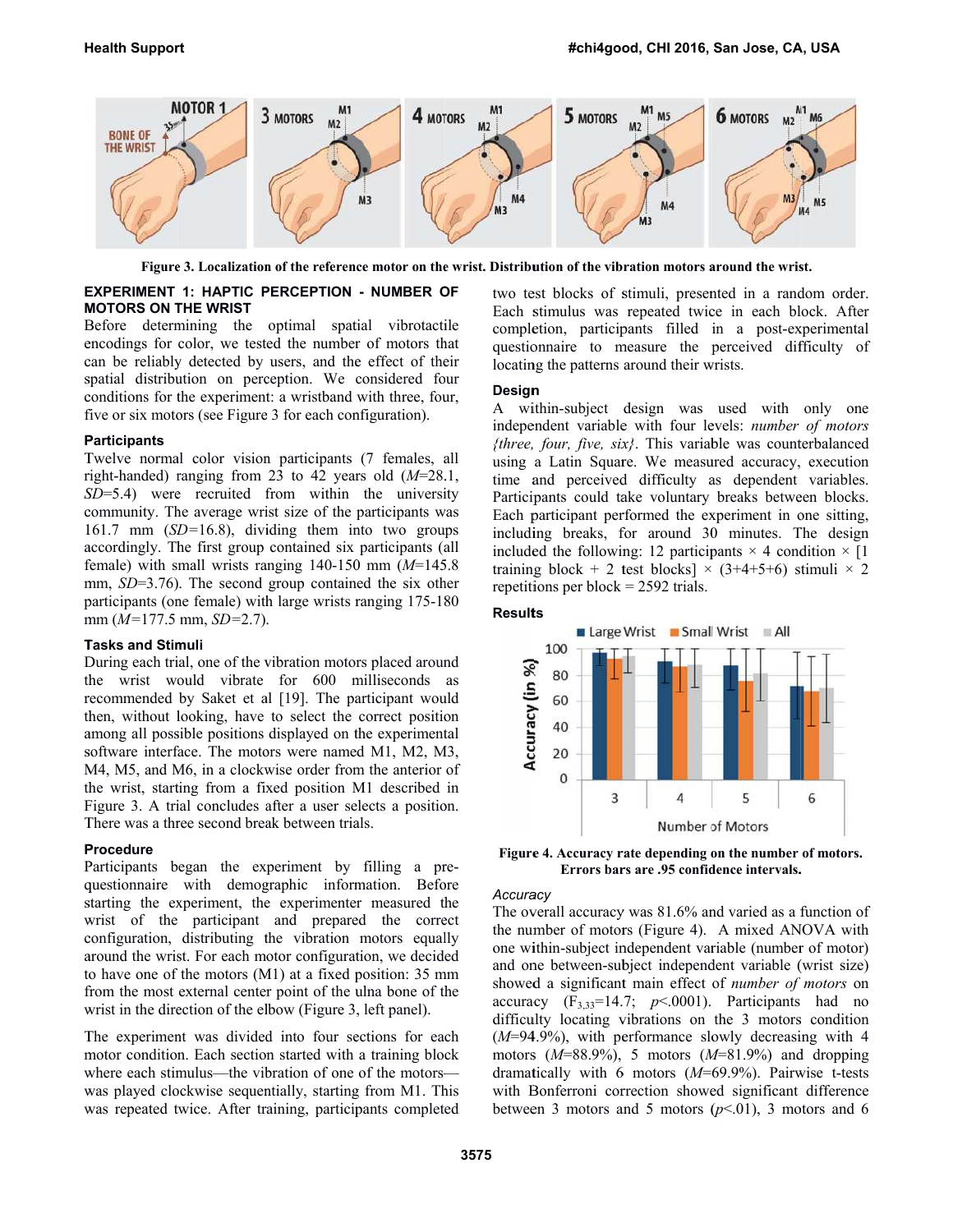motors  $(p<.001)$  as well as between four motors and six motors  $(p<01)$ . Our results showed that accuracy drops as we increase the number of motors, which is not surprising. Based on the required error tolerance, these accuracy results can be useful for deciding the number of vibration motors to use in a wearable wristband.

There seems to be a trend in which participants with larger wrists tend to achieve better overall accuracy (84.9% compared to 78.4% for the small wrist group, Figure 4), but the difference is not significant  $(p=0.073)$ . This indicates that the ability to distinguish the location of vibration decreases with wrist size, which is an important design consideration.

### *R Response Time e*

Response time is measured from the time the stimulus administration ends to the time the user finishes the trial, including the reaction time and the time to select an answer.

The average response time was 2.56s (Figure 5). ANOVA showed a significant main effect of number of motors on response time  $(F_{3,33}=8.50; p<.001)$ . Overall, the total time increased from  $2.02s$  (3 motors) to  $2.23s$  (4 motors),  $2.75s$ (5 motors) and 3.01s (6 motors). Pairwise t-tests with Bonferroni correction showed significant differences between 3 and 6 motors  $(p< 0.05)$  and between 4 and 6 motors  $(p<.001)$ . As expected, our results indicate that as the number of motors increase, a longer processing time is n needed to make e a decision.



Figure 5. Response time depending on the number of motors. **Errors bars are .95 confidence intervals.** 

N No significant m main effect of wrist size was observed on response time  $(p=35)$ , with both populations achieving comparable execution times (Figure 5). This also implies that the processing time needed to make a decision is not a affected by the wrist size.

## *P Perceived Diffic culty*

In the post-experimental questionnaire, we asked our participants to rate the difficulty of properly locating vibrations for each configuration on a 7-point Likert scale. Consistent with the quantitative results, perceived difficulty increased with the number of motors, with the 3 motor condition deemed very easy (median=2), 4 motors slightly harder (median=2.5), 5 motors was judged neutral to difficult (median=4) and 6 motors the hardest (median=5.5). A Friedman test showed significant main effect of the number of motors on perceived difficulty  $(\chi^2(3)=27.08; p<.0001)$ . Pairwise Wilcoxon tests with Bonferroni corrections showed that 3 motors was judged significantly easier than both 5 motor and 6 motor condition (all  $p<0.05$ ); and 4 motors was seen as significantly easier than 6 motors  $(p<.05)$ .

#### **Discus ssion**

The results of this study allow us to determine the maximum number of motors that can be placed around a wrist-worn device. Both quantitative and qualitative results suggest that vibrations occurring on three or four motors can be reliably and easily detected. In particular, using only three motors ensures high accuracy (94.9%), while the four motor condition remains reliable (88.9%).

Interestingly, people with larger wrists can still locate five motors with an accuracy of 87.8%, while people with smaller wrists have more difficulty, achieving an accuracy of 76.1%, suggesting two different, wrist-size optima for the number of motors. However, the observed difference is not significant and based on small samples. A more thorough follow-up study is required to investigate this aspect systematically.

Our study results can be generally applied to design vibrotactile feedback on smart watches and smart bands. While the accuracy may have been influenced by the size and quality of the motors used, our accuracy evaluation was obtained using cheap off-the-shelf motors, and might be improved using better quality motors. Recognizing a motor from up to four motors was proven to be relatively easy and reliable. This particular configuration could be used for navigation applications, where each motor could represent one direction (front, left, right, back).

Since our main interest is to convey information about color to colorblind people, the results we obtained suggest that we can use a color model based on three or four components. The most common color models, such as RGB or RYB have three components, used to represent 12 colors, and a are thus good d candidates, especially g given user familiarity with these models. This raises a new question: how can we convey more precise information representing all 12 colors on fewer motors?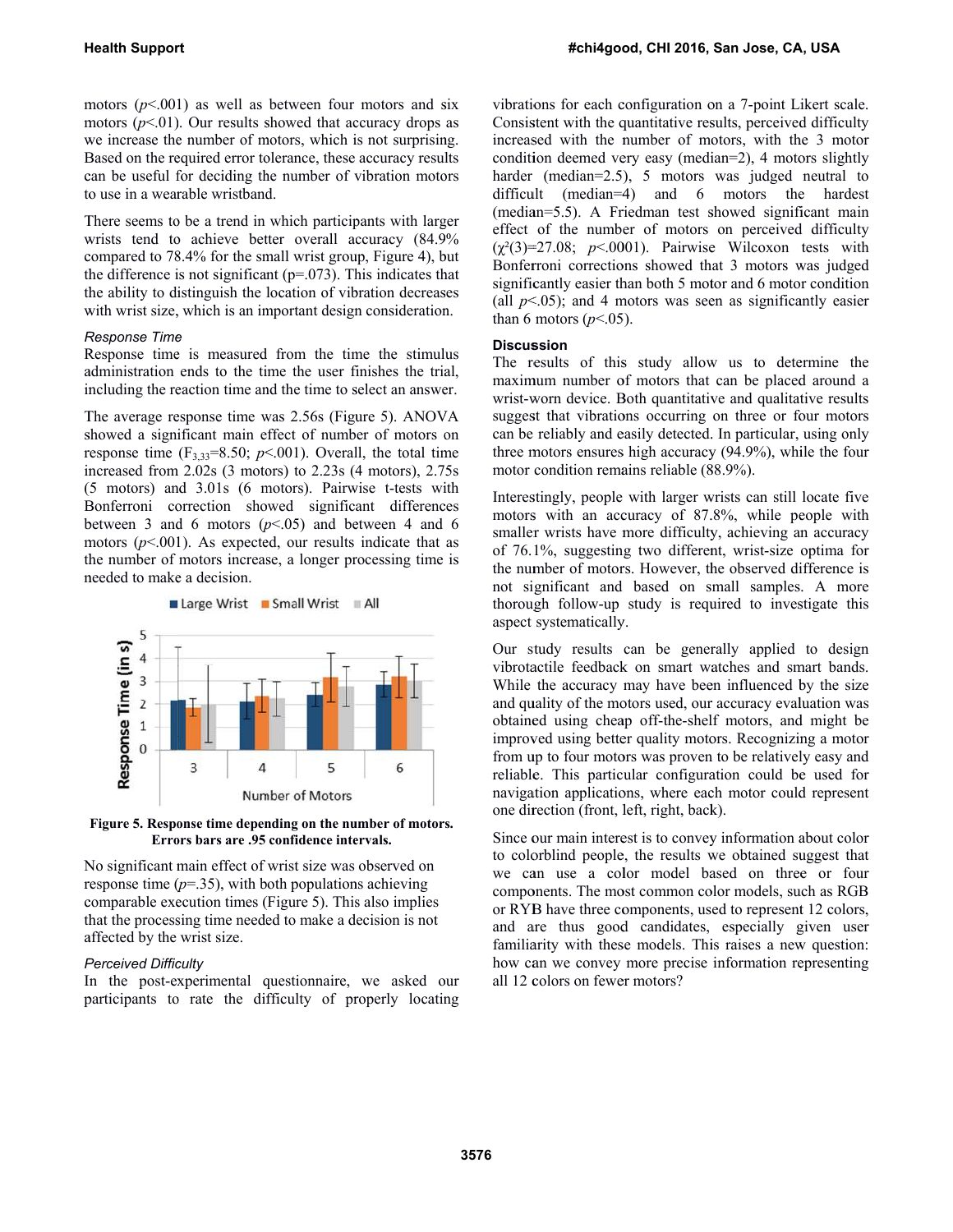

**Figure 6. From left to right: Vibration motor configuration for Experiment 2. M3 was not used during the experiment. Examples of patterns to encode five points (A to E), using duration (long/short pulse), number of pulses (two/one) and intensity (high/low). A (resp. E) is physically collocated with M1 (resp. M2). The black component (resp. light grey) of a pattern shows the pulse(s) as they are played on M1 (resp. M2).** 

## **INTERPOLATING VALUES BETWEEN TWO VIBRATION MOTORS**

We decided to use three vibration motors for our device, based on accuracy considerations and one-to-one mapping with the three primary colors of the RGB and RYB color models. Given that our system needs to be able to differentiate and convey information about more than just the primary colors, we decided to use vibration patterns to encode information about up to a total of 12 colors.

## **Design Rationale**

To represent an interpolated point, we use proximity information with respect to the actual physical position of the vibration motors to encode non-primary colors. This proximity information is in turn encoded with vibrotactile patterns. A vibrotactile pattern is characterized by the *intensity* and the *duration* of the vibration, so we considered varying levels of these dimensions as potential candidates to encode proximity. We also considered an alternative where one motor delivers multiple pulses. Based on our requirements (three intermediary values across two motors), each of these dimensions is expressed as a value at one of the three levels: strong, medium, or none.

## **Dimensions and Levels**

Three dimensions of vibration communicate information about the proximity between points: duration, intensity, and number of pulses. To encode the three value levels for the dimension of duration, we followed Saket et al's recommendation [19] for using a strong (or long) value of 600 milliseconds, and a medium (short) value of 200 milliseconds.

Intensity is communicated using Pulse Width Modulation (PWM), which produces a basic digital waveform, i.e. cycle. A cycle is thus a fixed percentage of time where 5V are sent to the component, followed by 0V. We decided to encode the "strong" value as a PWM cycle where 5V are sent 100% of the time, and the "medium" value rapidly alternates between 5V and 0V equally (50%-50%).

We decided to use number of pulses as a dimension because prior research suggests that counting pulses is an easy task for the user and thus an effective way to communicate [1,16]. The strong value for number of pulses was set as two successive pulses with a 200 ms delay between pulses, and the medium value as one pulse.

| Pattern | Intensity       | Duration   | <b>Pulses</b> | <b>Notes</b>                      |
|---------|-----------------|------------|---------------|-----------------------------------|
| A       | $(100\%, 0\%)$  | (600, 0)   | (2,0)         | Physical point<br>on motor 1      |
| В       | $(100\%, 50\%)$ | (600, 200) | (2,1)         |                                   |
| C       | $(50\%, 50\%)$  | (200, 200) | (1,1)         | Equal proximity<br>to both motors |
| D       | $(50\%, 100\%)$ | (200, 600) | (1,2)         |                                   |
| E       | $(0\%, 100\%)$  | (0, 600)   | (0,2)         | Physical point<br>on motor 2      |

**Table 1 Summary of the patterns generated. The first value (resp. second) within parenthesis is the value of the considered dimension on motor 1 (resp. motor 2).** 

## **Patterns**

Let us consider two vibration motors placed around the wrist and imagine a color wheel around. Five points, representing colors, can be coded as vibration patterns with two motors (Figure 6). The first point would be encoded by expressing a strong value on the first motor, M1 and a value of none on the second motor, M2.

The second color, in a clockwise direction around the color wheel, would then be represented as a strong value on M1 and a medium value on M2. This pairing of strong and medium values suggests that this color is "closer" to the M2 than M1, with respect to our imagined color wheel. The third color would be equidistant (or in between) from both vibration motors and thus would be encoded by a medium value on each motor, denoting equal distance. Following this logic, the fourth color is still closer to M2, and would thus be encoded with a medium value on M1 and a strong value on M2. Ultimately, the last color happens to be exactly located at the second vibration motor and is thus encoded with a value of none on M1 and a strong value on M2. These point encodings are abstract and can be applied to represent any kind of data.

# **Temporality**

A pattern can be conveyed by either vibrating both motors at the desired values simultaneously or using sequentially vibration. While simultaneously vibrations convey information faster, there is a risk of making the information harder to decode.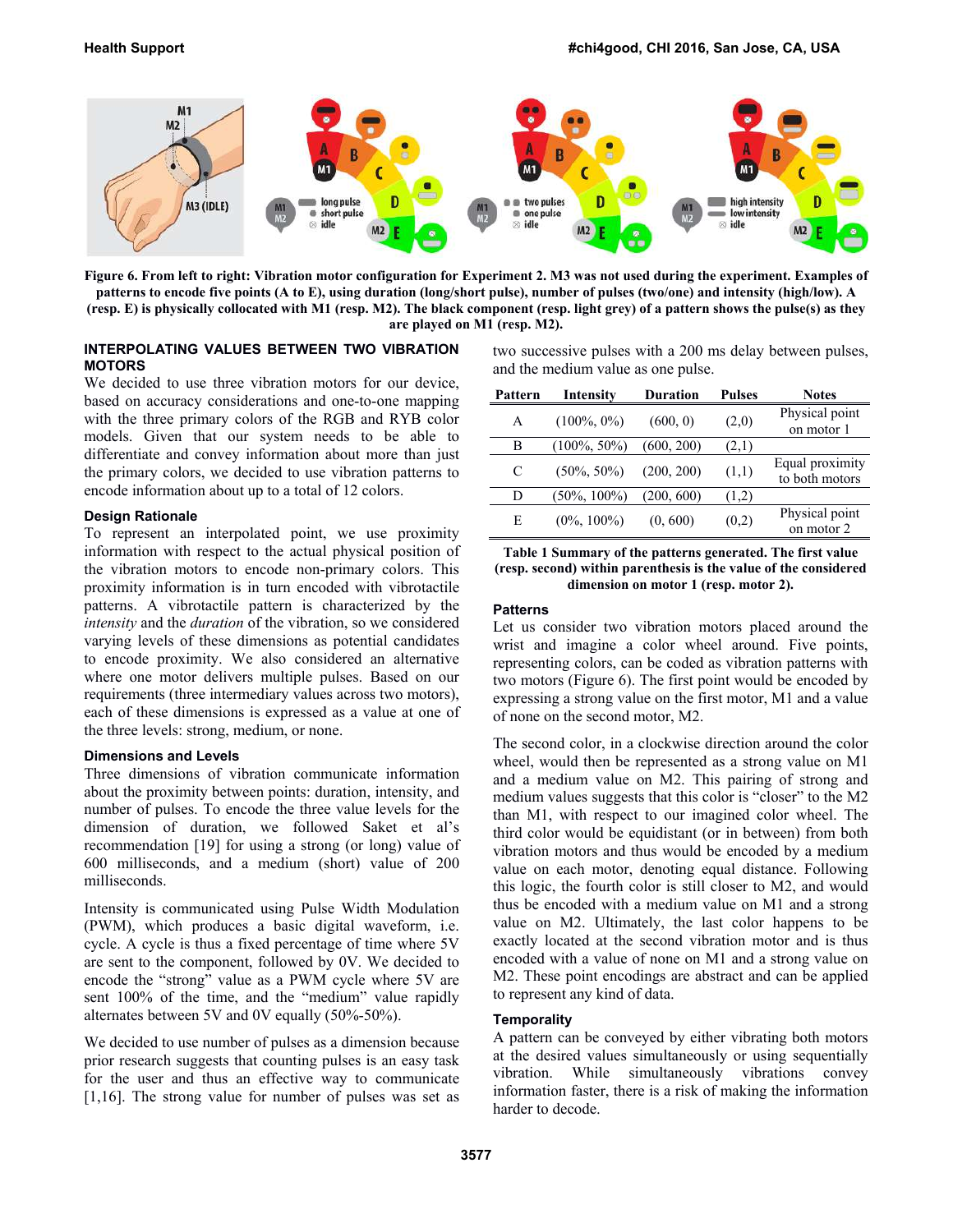We decided on three sets of patterns, one for each dimension. Patterns within each set can be played simultaneously or sequentially. In the case they are played sequentially, the motors are activated in a clockwise direction with a 200-millisecond delay between vibrations. Table 1 summarizes the design rationale for two vibration m motors.

#### **EXPERIMENT 2: INTERPOLATED POINTS**

We evaluated the set of patterns designed to represent *interpolated* points—i.e. points not located directly on a physical vibration motor. Since our goal is to represent a total of 12 points (or colors), we decided to test our patterns in a three motor configuration. However, in order to gather enough data and to optimize the duration of the experiment, we only tested the patterns using two vibration motors, for a total of 5 patterns within each set (Table 1).

The two motors used in this experiment are motor M1, which is our point of reference for distributing the motors around the wrist, and motor M2, which in a clockwise direction is immediately next to it (Figure 6, left panel). We evaluated six sets of patterns  $(3 \text{ dimensions} \times 2)$ *te emporalities*).

#### **P Participants**

Eighteen normal color vision participants (9 females, all right-handed) ranging from 19 to 34 years old  $(M=25.2,$ SD=3.9) were recruited from the university community. The average wrist size of participants was 159.2 mm  $(SD=15.8)$ . As in Experiment 1, we grouped participants according to their wrist size. The first group comprised nine participants (all females) with a wrist size ranging 140-150 mm  $(M=147.2 \text{ mm}, SD=3.3)$ , while the second group comprised the other nine participants (all males) with a wrist size ranging 165-180 mm (*M*=174.4 mm, SD=5.3). The participants were asked to listen to pink noise while p performing the experiment to mask audible cues.

#### **T Tasks and Stim muli**

In this experiment, we evaluated the six sets of patterns described in the previous section. Thus, for each trial, one of the five patterns within each set would be played as a stimulus and users had to select the correct position among the five possible positions on the experimental software interface. Each position was named using a capital letter (A,  $B, C, D, E$ ) with A corresponding to the point directly on the first vibration motor and E the point directly on the second motor (Figure 6). A 3 second break was taken b between trials.

#### **P Procedure**

Participants began the experiment with a questionnaire, providing demographic information and wrist size. The experimenter assisted participants to put the prototype on their wrist and to adjust the position of each of the three vibration motors. The motor configuration can be seen in Figure 6. In this experiment vibrations would only appear on motors M1 and M2. The experiment was divided into three sections, one for each dimension considered (intensity, duration, and number of pulses). In each sequence, both temporalities were tested, with the order of temporality being fully counterbalanced. The first block of each specific *dimension*  $\times$  *temporality* combination was for training, with each pattern being played in the same order as presented in Table 1. After training, there were three blocks of tests with randomized order of stimuli. Two repetitions of each stimulus were done for each block. After the experiment, participants completed a post-experimental questionnaire to evaluate the perceived difficulty of understanding the patterns for each *dimension*  $\times$  *temporality* combination.

#### **Design n**

A  $3\times 2$  within-subject design was used with two independent variables: *dimension {intensity, duration, number of pulses*} and *temporality* {*simultaneous,* sequential}. Dimension was counterbalanced using the Latin Square design, and temporality was fully counterbalanced. Patterns were randomized within blocks for test blocks, but played sequentially during training blocks. We measured accuracy, execution time and perceived difficulty as dependent variables. Each participant performed the experiment in one sitting, including breaks, over approximately 40 minutes. In summary, the design of the experiment was 18 participants  $\times$  3 dimensions  $\times$  2 temporalities  $\times$  5 stimuli  $\times$  (1 training block + 3 test blocks)  $\times$  2 repetitions = 4320 trials.

#### **Result ts**

We ran three-way mixed ANOVAs with two within subject factors (dimension and temporality) and one betweensubject factor (wrist size) on both accuracy and execution time. We applied Greenhouse-Geisser sphericity correction when needed, which corrects both *p*-values and the reported degrees of freedom.



**Figure 7. Accuracy rate for each temporality × dimension comb bination. Error bars represent .95 confidence intervals.** 

#### *Accura acy*

The average accuracy was 85.7% (Figure 7). There were significant main effects of both *dimension*  $(F_{1.46,24.87} = 3.89)$ ; *p*=.045) and *temporality* (F<sub>1,17</sub>=84.18; *p* <.0001) on accuracy. Participants were more accurate when patterns were played sequentially (93.7% vs. 77.7%). Paired sample t-tests with Bonferroni correction showed that *duration* is the m most accurate (88.7%), si ignificantly b etter than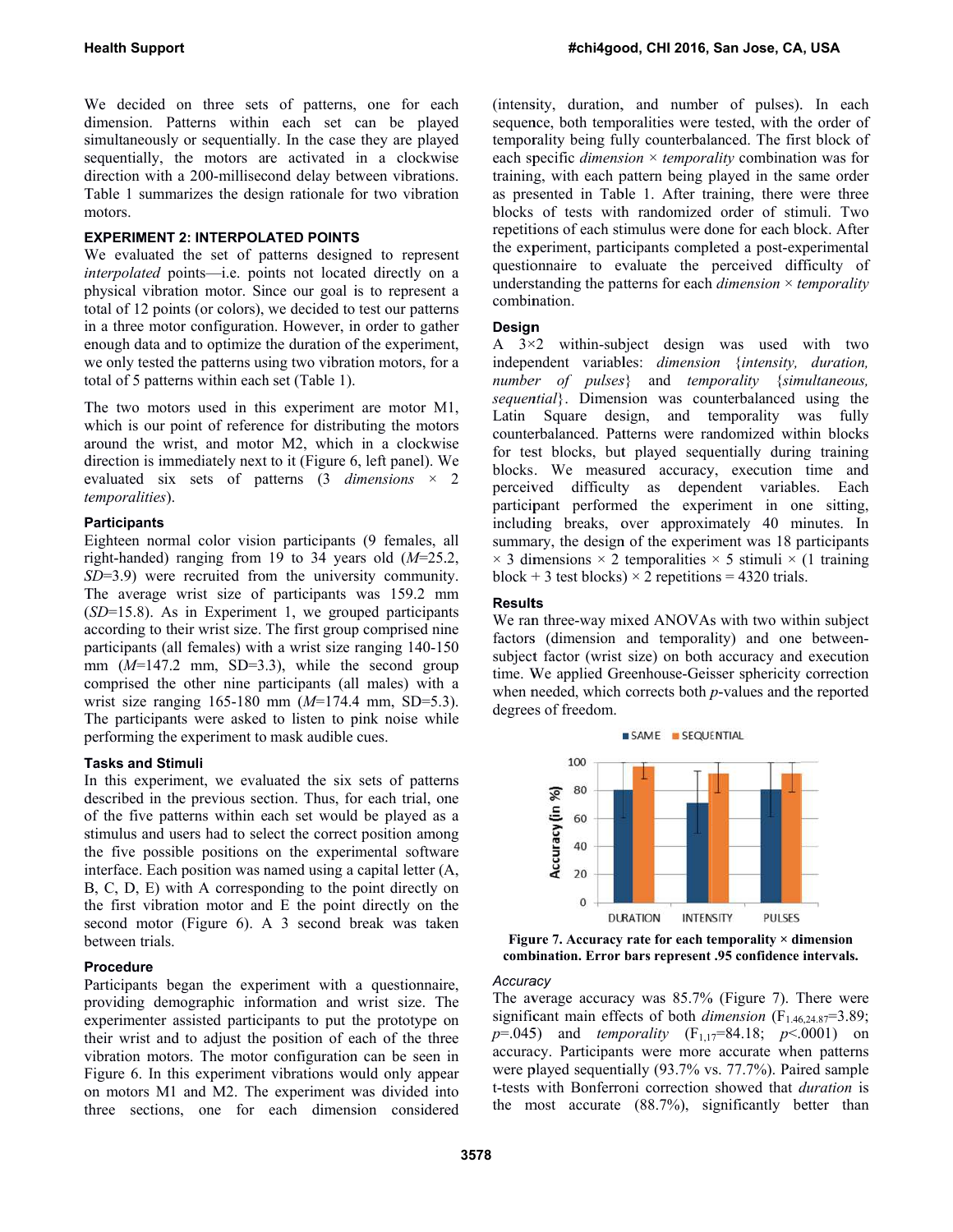*intensity* (81.7%,  $p<.01$ ), and slightly but not significantly more accurate than *number of pulses*  $(86.7\%, p=.91)$ . Participants were more accurate when the patterns were played sequentially (93.7% vs. 77.7%). There was not *dimension*  $\times$  *temporality* interaction ( $p=0.059$ ). The best combination was *duration* as a dimension and *sequential* for temporality (97%) followed by *pulses*  $\times$  *sequential*  $(92.2%)$  and *intensity*  $\times$  *sequential* (91.9%). Wrist size did not have a significant effect on accuracy  $(p=0.94)$  with 85.8% for the group with large wrist and 85.6% for the one with small wrist.

#### *R Response Time e*

The average response time was 3.57s (Figure 8). There was a significant main effect of temporality on execution time  $(F_{1,17} = 12.39, p<0.01)$ . Response time was thus significantly shorter for the *sequential* temporality (3.29s) than for the simultaneous temporality (3.91s). No significant effects were found for *dimension* or *dimension* x *temporality*. Overall, *duration* seems to be slightly faster (3.34s) than *intensity* (3.62s) and *pulses* (3.76s) although no significant d difference was found (all *p*> . .05). *Wrist size e* did not have an effect on execution time  $(p=17)$ .



Figure 8. Response time for each temporality  $\times$  dimension combination. Error bars represent .95 confidence intervals.

#### *P Perceived Diffic culty*

The perceived difficulty once again reflects the quantitative results. Overall, the perceived difficulty is deemed low to moderate for the sequential temporality, and high for the simultaneous temporality. A Friedman test showed significant main effect of the different combinations on perceived difficulty  $(\chi^2(5) = 49.64, p < .00001)$ .

We now focus the pairwise analysis on the two most promising candidates, namely duration-sequential and pulse-sequential. Pairwise Wilcoxon tests with Bonferroni corrections showed significant differences between *duration* × *sequential* (median=2) and every other configuration (all  $p<05$ ) except for *pulses*  $\times$  *sequential* (median=1.5,  $p=0$ ). The same trend was found for *pulses*  $\times$ sequential, with significant differences observed for every other combination but *duration*  $\times$  *sequential* and *intensity*  $\times$  $sequential$  (median=3,  $p=$ -42).

#### **Discus ssion**

In this experiment, we evaluated six different ways of interpolating points between two vibration motors. Interestingly, the sequential temporality turned out to be the most accurate method without causing an extremely significant delay between the time required to play the stimulus and for the user to execute the task: we found an overall total time of 4.17s for sequential temporality (3.29s) of execution and 0.87s of stimulus playback time), which is faster than the 4.45s observed for the simultaneous temporality  $(3.91s + 0.55s)$ . It is thus more accurate, faster, and al lso easier as p perceived by the users to c convey the patterns using a sequential temporality.

We noted an overall lower accuracy of *intensity* as a dimension. After discussing with our participants, they stated that they had trouble identifying the level of intensity depending on which motor was activated. M1 was located near a bone, and thus intensity differences were strongly felt by users. M2, on the other hand was located on a fleshy area, where the vibration signal gets diffused, altering the vibration perception. For this reason, intensity does not seem to be a reliable way to convey proximity.

While this experiment shows promising results, we did not evaluate it using the actual design derived from experiment 1, which uses three instead of two motors. In the threemotor form, our system can represent up to 12 points. We could also imagine a four-motor design capable of representing up to 16 points, for precise navigation purpose or to estimate angles.

The most important result of this experiment is that among our six x designs, two of them appea ar to be strong candidates for encoding proximity: *duration* × *sequential* (97% accuracy) and *number of pulses*  $\times$  *sequential* (92.2%). Even if the difference is not significant, we would advocate the use of the *duration*  $\times$  *sequential* design in the future.

#### **EXPER RIMENT 3: EC COLOGICAL VA ALIDITY**

In Experiment 3, we asked colorblind participants to perform color comparison tasks using the HaptiColor prototype with three vibration motors, allowing us to represent a total of 12 colors using the *duration*  $\times$ sequential combination for generating patterns.

#### **Partici ipants**

Six colorblind participants (all males and right-handed) ranging from 24 to 30 years old  $(M=27, SD=1.9)$  were recruited from within the university community. The average wrist size ranged from  $160$  to  $200$  mm  $(M=173.3)$ mm, *SD*=14). Five of the participants had deuteranopia and one ha ad protanopia.

#### **Tasks**

We decided to simulate an online shopping task, which can be challenging for colorblind people [21]. During a trial, our experimental software would display a shirt of a specific color and our participants would need to select a shirt to match it according to an instruction. We asked the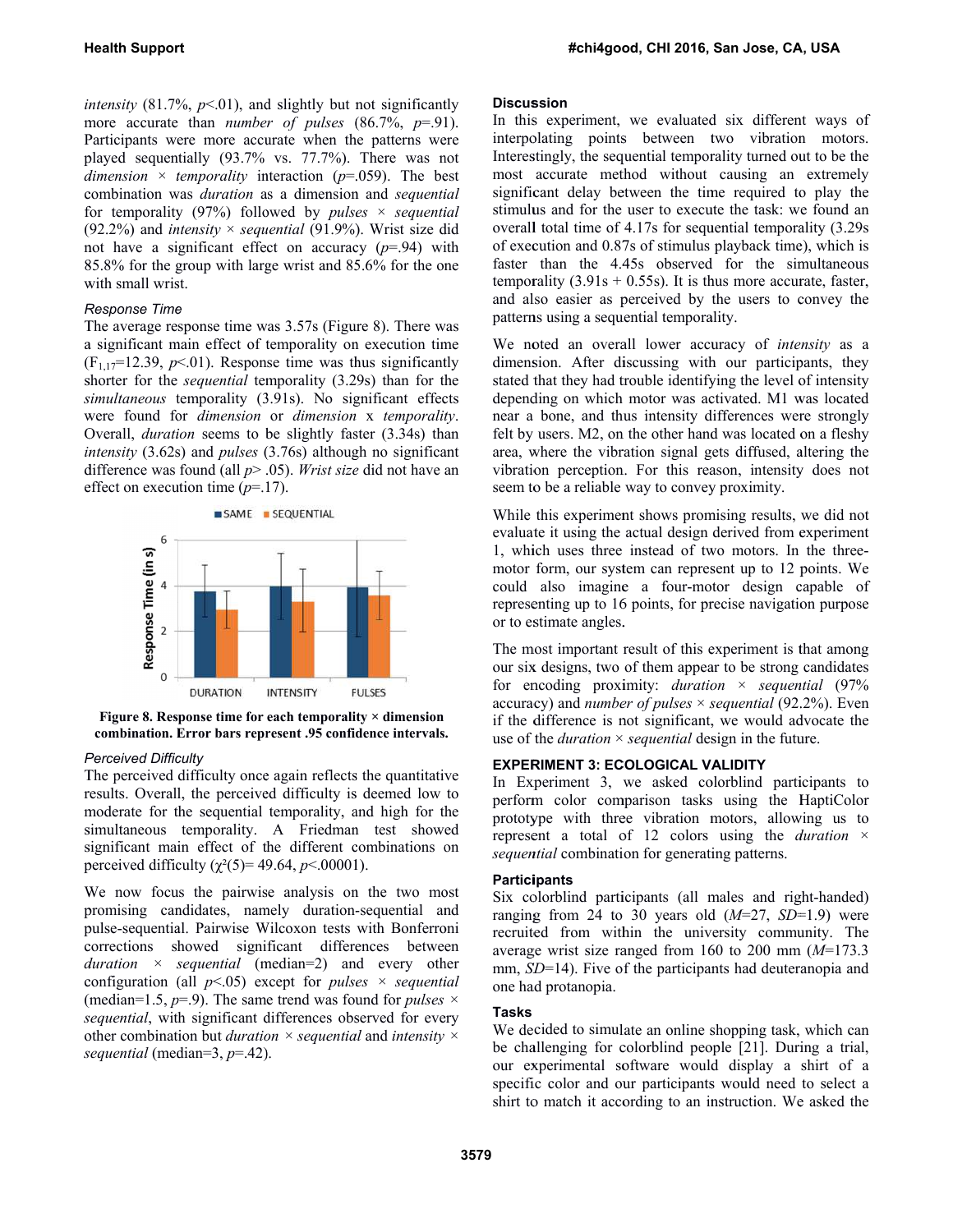participants to perform three different tasks corresponding to three different instructions:

*Same color.* From a selection of seven shirts, participants had to find a shirt of the exact same color as the stimulus.

*Close color.* In this task, participants needed to find the shirt with the closest but different color, i.e. one of the two colors immediately next to the position of the stimulus on the color wheel.

*Opposite color.* Finally, we asked our participants to find the color opposite to the stimulus, i.e. the most distant point from the stimulus in the color wheel. Note that the concept of "opposite color" depends on the way colors are represented and what color wheel is chosen. Since this experiment is performed on a calibrated computer screen, we decided to use the RGB color wheel, as seen in Figure 9.



**Figure 9. Color wheel used during the experiment, annotated with color names. The number in each cell is the distance of the indicated color from red. Cyan has the maximum distance as it is the opposite color of red on this color wheel.** 

## **Stimuli**

For each trial, a shirt of one of the 12 colors of the RGB wheel was chosen as a stimulus. The experimental software (Figure 10) also selected 6 or 7 possible combinations based on colors with varying distance from colors to the stimulus. Thus, one of the two possible colors with a distance of 1 to 5 points was selected (Figure 9), plus the opposite color and the same color. For the *close color* task, the same color as the stimulus was excluded from the sets of possible answers.

To make the tasks harder, we added random noise to each color (stimulus or answers) by adding or subtracting up to 10 from each RGB component value making up each color. Adding this random noise also made the task more realistic, since it is very unlikely to find two items with the exact same perceived color, as the perceived color varies depending on the ambient light and/or on the calibration of the screen.

## **Procedure**

Participants start the experiment by filling a preexperimental questionnaire with demographic information and wrist size. The type of their color blindness was assessed using HRR pseudoisochromatic plates. The experimenter conducted a training session on color representation and the RGB color wheel with each participant. During training, participants were allowed to take notes and keep them throughout the whole experiment as an aid. The experimenter would also present the HaptiColor prototype and describe how each color is represented with vibrotactile patterns. The training session took between 20 and 42 minutes (*M*=30.3, *SD*=9).

The experiment itself was divided into two sections: one section where the participants perform the three presented tasks while wearing the HaptiColor prototype and another where they rely on their vision (i.e. without HaptiColor). At the beginning of each trial, the stimulus was displayed on the experimental software, along with the 6 or 7 possible answers. In the *HaptiColor* condition, the user could click on the stimulus and the possible answers to have their vibrotactile pattern played. The user would then select an answer and go to the next trial by clicking on a large OK button. Trials are separated by 3 second pauses.



**Figure 10. Software interface for Experiment 3. The right part of the shirts shows how a deutan perceives the color.** 

## **Design**

A 2×3 within-subject design was used with two independent variables: *technique* {*baseline, HaptiColor*} and *task* {*same color, close color, opposite color*}. *Technique* was fully counterbalanced and *task* was counterbalanced using the Latin Square design. Within blocks, stimuli were randomized. We measured accuracy as a dependent variable. Each participant performed the experiment in one sitting over approximately one hour, including breaks. In summary, the experimental design included 6 participants  $\times$  2 techniques  $\times$  3 tasks  $\times$  12 stimuli  $\times$  1 block  $\times$  1 repetition = 432 trials.

## **Results**

Contrary to Experiment 1 and 2, where we compared accuracy using ANOVA, in this experiment we will rely on non-parametric statistical tests since the homogeneity of variances between levels of our factors is different.

A Cochran Q's test showed a significant main effect of Task on accuracy ( $\chi^2(2) = 5.98$ ,  $p=0.05$ ). The *same color* task was the easiest, with 100% accuracy achieved with HaptiColor and 94.4% without HaptiColor. The *close color* task was the second easies, with 97.2% vs 73.6% accuracy. The *Opposite color* task was the hardest, with 94.4% accuracy vs. 62.5% accuracy with and without HaptiColor.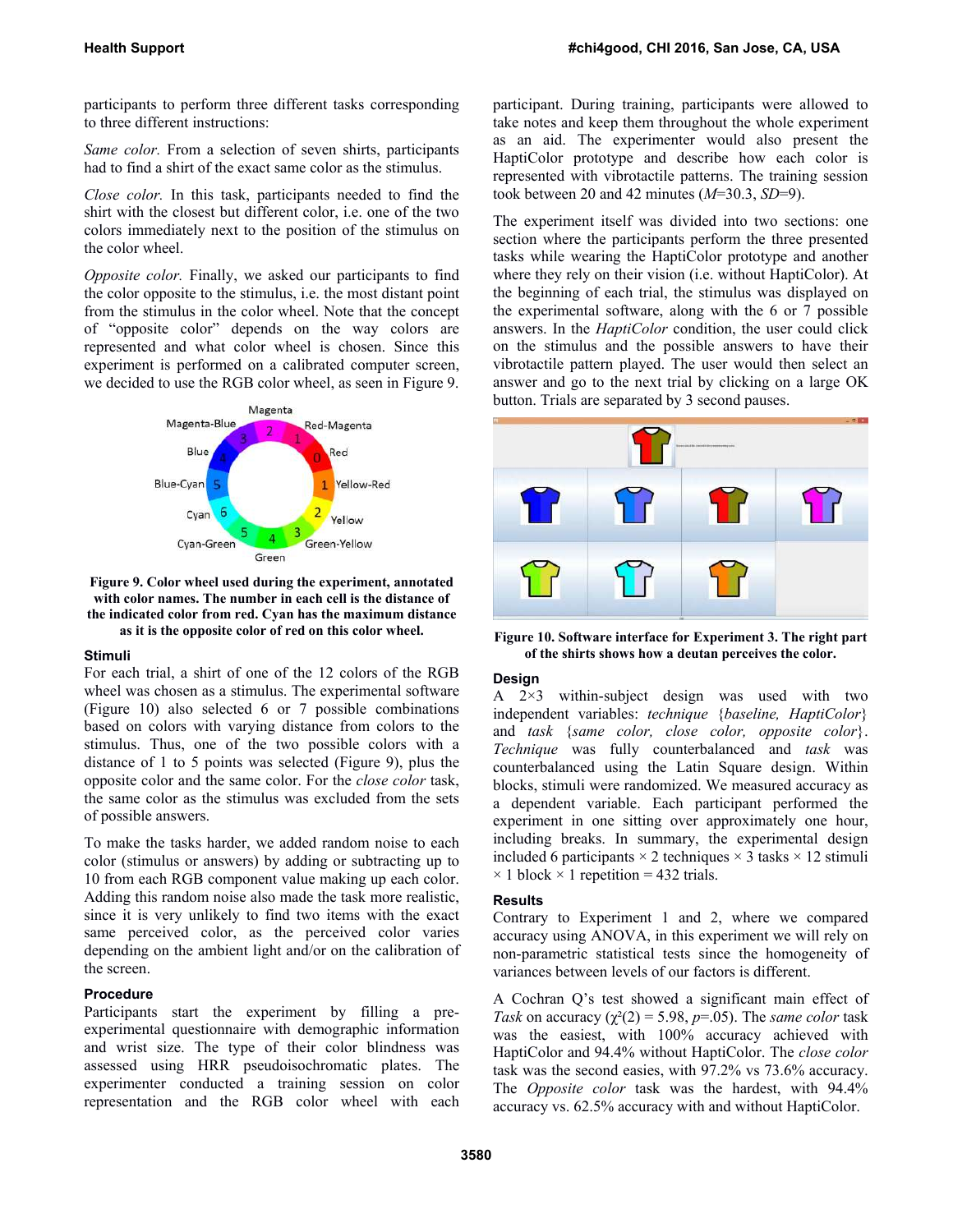A Chi Square also showed a significant main effect of *Technique* on accuracy  $(\gamma^2(1) = 37.94, p < .0001)$ . HaptiColor achieved an accuracy of 97.2%, while the *baseline* accuracy (without HaptiColor) was 76.9%.

While the accuracy may seem quite high even for the *baseline* technique (without HaptiColor), it is important to note that we consider all the twelve colors on the RGB color wheel and not only the ones that would be problematic for colorblind users. Furthermore, through the post-experiment feedback, the users indicated increased confidence in their decisions with HaptiColor, even if they might have done well on easier tasks without the device..

## **GENERAL DISCUSSION**

In this project, our initial goal was to help colorblind people better understand the relationship between colors they may not be able to distinguish themselves. By using a color wheel, our problem is reduced to representing discrete points on a circle. However, the results from our experiments can also be used by any designer or researcher who wants to create a haptic wristband.

## **Number of Motors**

In our first experiment, we found that users can reliably detect ( $\geq$  87% accuracy) up to four or five vibration motors around their wrist, depending on wrist size. A solution involving four vibration motors could for example allow eyes-free navigation.

## **Interpolating Points**

In Experiment 2, we investigated how interpolated points can be represented between two physical points, i.e. vibration motors. We designed six sets of patterns that relied on encoding the proximity of an interpolated point to two neighboring vibration motors. Encodings were based on three dimensions and two levels of temporality. We found out that using sequential vibrations is more accurate and ultimately slightly faster, and that proximity can be conveyed by either varying vibration duration or the number of pulses. The set of patterns we tested allowed interpolating up to three points between two vibration motors, making it possible to represent up to 16 points using a prototype with four motors.

# **Real Life Applicability**

Ultimately, we applied our findings to a more realistic scenario mimicking online shopping with colorblind users. HaptiColor led to 94.4% and 100% accuracy for color matching tasks. For real-life usage, the prototype could have an embedded RGB sensor and provide real time data. Since users usually touch objects they want to check and hold them with their dominant hand, the RGB sensor could simply scan color and provide feedback, without the need for an additional, explicit interaction with a device (e.g. getting phone out, or transferring the device to the nondominant hand to scan the item). Apart from assisting colorblind users, our solution could be applied to navigation tasks, by representing precise directions or cardinal points;

or to convey information about continuous one-dimensional values (volume, distance to an object, etc.).

## **Extensibility**

Our current design only allows interpolating three points between two physical points. Since our final design incorporates vibration duration as a dimension to represent proximity, we could add additional levels. Adding a third level, e.g. 1000 ms, would allow us to interpolate two additional points. In terms of colors, we would thus be able to represent a total of 18 colors with three motors.

## **Limitations**

Although the results of our experiments are promising, our current design has a few limitations. First, we used cheap off-the-shelf vibration motors, and using better quality motors could positively impact the results. The motors used were also directly in contact with the participant's skin. This may not be possible for a real product, where the motors would most likely be inside a wristband. Extra fabric could risk diffusing the vibration over a larger surface. This could be mitigated using specific casing, such as in T-Mobile [23].

## **CONCLUSION AND FUTURE WORK**

In this paper, we presented HaptiColor, an assistive wristband technology that encodes colors using spatiotemporal vibrotactile patterns. This solution was designed according to the results of two experiments. Our results showed that users can reliably locate vibrations on three or four vibration motors around their wrist; and that encoding the proximity of interpolated points is more accurate and faster using patterns that rely on variation of duration of the vibration, with each vibration played sequentially. Finally, we validated our final design in an experiment with six colorblind users where we observed that our participants were able to perform color matching tasks with high accuracy (94.4% to 100%).

Our results are also generalizable for other researchers as they suggest that the maximum number of vibration motors which can be embedded on a wristband depends on wrist size: large size (standard size for males) and small size (standard for females). Our set of patterns can also be used to encode discretized one-dimensional information (angles, directions, etc.). In future studies, we would like to extend our set of patterns, as well as propose exclusively temporal solutions for smaller devices, such as smart rings on which a large number of vibration motors cannot be embedded.

# **ACKNOWLEDGMENTS**

This work is part of the NUS-Chalmers collaboration and is funded by the Swedish Foundation for International Cooperation in Research and Higher Education (STINT, grant 2012-019). We would like to thank Philippa Beckman, Maria Pamela Dobay, Barrie Sutcliffe, Kristina Knaving, Aleksander Krzywinski, and Adviye Ayça Ünlüer Çimen for their help and the members of the NUS-HCI Lab for their thoughtful comments.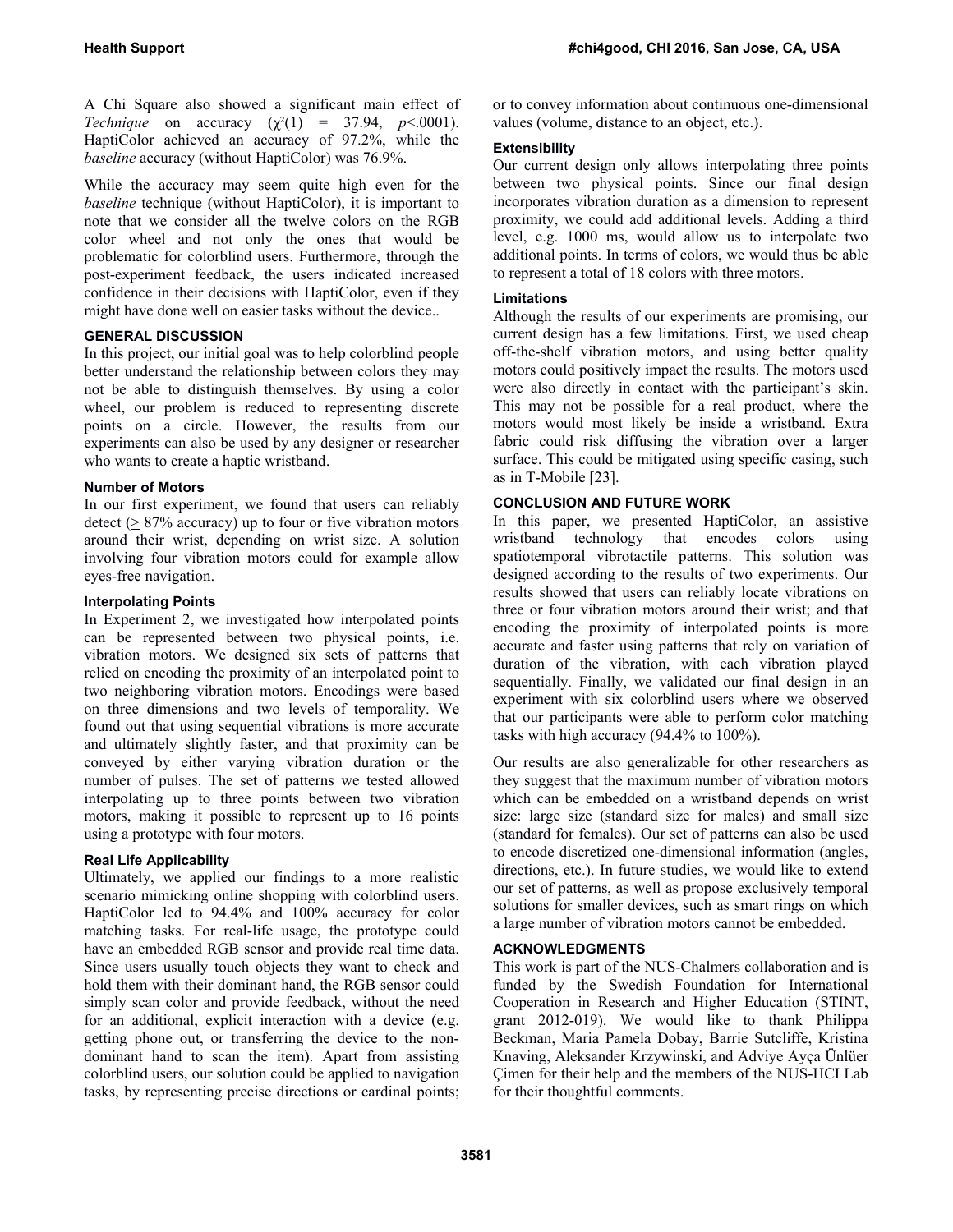# **REFERENCES**

- 1. Jessalyn Alvina, Shengdong Zhao, Simon T. Perrault, Maryam Azh, Thijs Roumen, and Morten Fjeld. 2015. OmniVib: Towards Cross-body Spatiotemporal Vibrotactile Notifications for Mobile Phones. *Proceedings of the 33rd Annual ACM Conference on Human Factors in Computing Systems - CHI '15*, ACM Press, 2487–2496. http://doi.org/10.1145/2702123.2702341
- 2. LC Barry. 2004. The handicap of abnormal color vision. *Clin Exp Optom* 87, 4-5: 258–275.
- 3. Xin Bei V Chan, Shi Min S Goh, and Ngiap Chuan Tan. 2014. Subjects with colour vision deficiency in the community: what do primary care physicians need to know? *Asia Pacific Family Medicine* 13, 1: 10.
- 4. Soon Hau Chua, Haimo Zhang, Muhammad Hammad, Shengdong Zhao, Sahil Goyal, and Karan Singh. 2015. ColorBless : Augmenting Visual Information for Colorblind People with Binocular Luster Effect. *ACM Transactions on Computer-Human Interaction* 21, 6: 1–20. http://doi.org/10.1145/2687923
- 5. Samir S Deeb. 2006. Genetics of variation in human color vision and the retinal cone mosaic. *Current Opinion in Genetics and Development 16*, 301–307. http://doi.org/10.1016/j.gde.2006.04.002
- 6. Kees van Den Doel and others. 2003. Soundview: Sensing color images by kinesthetic audio. *Proceedings of the International Conference on Auditory Display*, 303–306.
- 7. David R Flatla, Alan R Andrade, Ross D Teviotdale, Dylan L Knowles, and Craig Stewart. 2015. ColourID: Improving Colour Identification for People with Impaired Colour Vision. *Proceedings of the 33rd Annual ACM Conference on Human Factors in Computing Systems*, 3543– 3552. http://dx.doi.org/10.1145/2702123.2702578
- 8. Aakar Gupta, Thomas Pietrzak, Nicolas Roussel, and Ravin Balakrishnan. 2016. Direct Manipulation in Tactile Displays. *Proceedings of the 34th Annual ACM Conference on Human Factors in Computing Systems - CHI' 16*, 1–11. http://doi.org/http://dx.doi.org/10.1145/2858036.28 58161
- 9. G H Jacobs. 1976. Color vision. *Annual review of psychology* 27, 1: 63–89. http://doi.org/10.1146/annurev.ps.27.020176.00043 1
- 10. Luke Jefferson and Richard Harvey. 2007. An interface to support color blind computer users. *Proceedings of the SIGCHI conference on Human*

*factors in computing systems - CHI '07*: 1535. http://doi.org/10.1145/1240624.1240855

- 11. Kanav Kahol, Jamieson French, Laura Bratton, and Sethuraman Panchanathan. 2006. Learning and Perceiving Colors Haptically. *Proceedings of the 8th International ACM SIGACCESS Conference on Computers and Accessibility*, ACM, 173–180. http://doi.org/10.1145/1168987.1169017
- 12. Timothy D King. 2005. Human color perception, cognition, and culture: why red is always red. *Electronic Imaging 2005*, 234–242.
- 13. Jaeyeon Lee, Jaehyun Han, and Geehyuk Lee. 2015. Investigating the Information Transfer Efficiency of a 3x3 Watch-back Tactile Display. *Proceedings of the 33rd Annual ACM Conference on Human Factors in Computing Systems - CHI '15*, ACM Press, 1229–1232. http://doi.org/10.1145/2702123.2702530
- 14. Seungyon Claire Lee and Thad Starner. 2010. BuzzWear: alert perception in wearable tactile displays on the wrist. *Proceedings of the SIGCHI conference on Human factors in computing systems*, 433–442. http://dx.doi.org/10.1145/1978942.1979425
- 15. Michael Matscheko, Alois Ferscha, Andreas Riener, and Manuel Lehner. 2010. Tactor Placement in Wrist Worn Wearables. *14th annual IEEE International Symposium on Wearable Computers (ISWC '10), October 10-13, Seoul, South Korea*, IEEE Computer Society Press, 8.
- 16. Jerome Pasquero, Scott J Stobbe, and Noel Stonehouse. 2011. A haptic wristwatch for eyesfree interactions. *Proceedings of the SIGCHI Conference on Human Factors in Computing Systems*, 3257–3266. http://dx.doi.org/10.1145/1978942.1979425
- 17. Shanaka Ransiri and Suranga Nanayakkara. 2013. SmartFinger: : an augmented finger as a seamless "channel" between digital and physical objects. *Proceedings of the 4th Augmented Human International Conference on - AH '13*, ACM Press, 5–8. http://doi.org/10.1145/2459236.2459238
- 18. Behzad Sajadi, Aditi Majumder, Manuel M Oliveira, Rosalia G Schneider, and Ramesh Raskar. 2012. Using Patterns to Encode Color Information for Dichromats. *IEEE transactions on visualization and computer graphics* 19, 1: 118–129. http://doi.org/10.1109/TVCG.2012.93
- 19. Bahador Saket, Chrisnawan Prasojo, Yongfeng Huang, and Shengdong Zhao. 2013. Designing an effective vibration-based notification interface for mobile phones. *Proceedings of the 2013 conference*